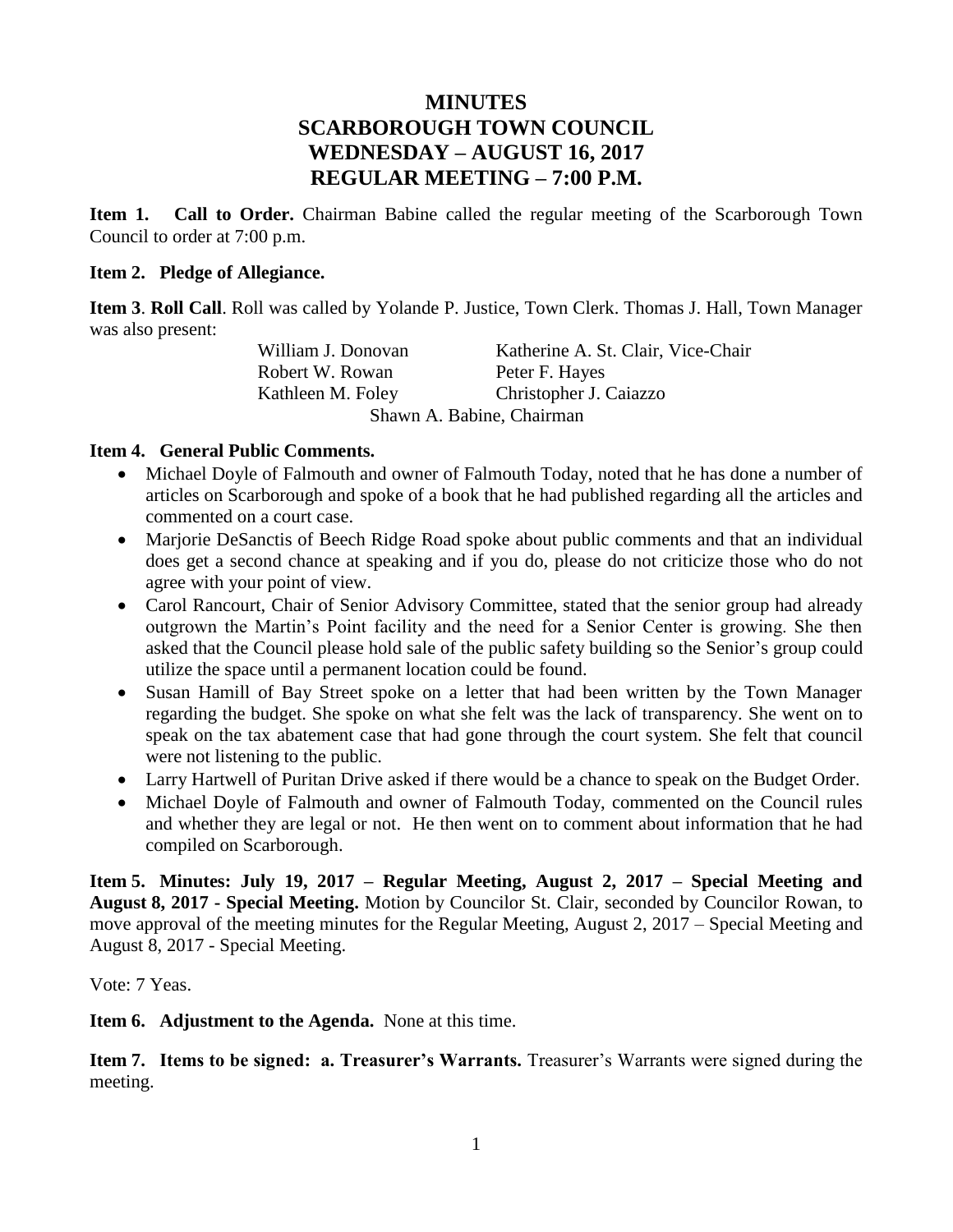**Order No. 17-055, 7:00 p.m. Public hearing on the proposed fourth amendment to Contract Zone I – Frank R. Goodwin, E & F Limited Liability Company and Raymond C. Field [Land Rover Dealership], located at 371 US Route One.** *[Planning Department]* Chairman Babine opened the public hearing. As there were no comments either for or against, the hearing was closed at 7:13 p.m. The second reading will be held on Wednesday, September 6, 2017.

**Order No. 17-064, 7:00 p.m. Public hearing and action on the new request for a Food Handlers License from James Morande d/b/a Fairhaven Dunes, located at 3 East Grand Avenue. Tabled from the July 19, 2017, Town Council Meeting.** *[Town Clerk]* Chairman Babine opened the public hearing. As there were no comments either for or against, the hearing was closed at 7:14 p.m.

Motion by Councilor St. Clair, seconded by Councilor Rowan, to move approval of the new request for a Food Handlers License from James Morande d/b/a Fairhaven Dunes, located at 3 East Grand Avenue.

Vote: 7 Yeas.

**Order No. 17-065, 7:00 p.m. Public hearing on the proposed amendments to the Higgins Beach Character-Based Zoning Districts.** *[Planning Department]* Chairman Babine asked that prior to the public hearing, that Jay Chace, Town Planner give a brief overview on this Order. Councilors Donovan and Caiazzo also commented on this Order.

Chairman Babine opened the public hearing. The following individuals spoke on this Order:

- Walter Wilson of Design Company spoke on the proposed amendments to the Character-Based Zoning Districts in particular the design criteria. He felt that this ordinance puts one in a box and that is not what Higgins Beach Community is.
- Melissa Carifio of Higgins Beach had been following this item, but had not been aware of the final document being available.
- Regina Day of Ocean Avenue state that she too had been in attendance at the workshops on this item. She asked that the Council consider the uniqueness of Higgins Beach

As there were no further comments either for or against, the hearing was closed at 7:28 p.m. The second reading will be held on Wednesday, September 6, 2017.

**Order No. 17-066, 7:00 p.m. Public hearing on the proposed amendments to Chapter 405, the Town of Scarborough Zoning Ordinance, Section XII. Sign Regulations.** *[Ordinance Committee]* Chairman Babine asked the Chair of the Ordinance Committee spoke on the process that was being followed and gave an overview of what the Ordinance Committee had done.

Chairman Babine then opened the public hearing. The following individuals spoke on this Order:

- Michael Doyle of Falmouth spoke on this item and added that a challenge from the public would be costly.
- Larry Hartwell of Puritan Drive spoke what he felt these changes were addressing the political signs and went on to voice his concerns.
- Ben Howard of Windsor Pines spoke on this item and the infringement of free speech. He went on to read court cases that related to this topic.
- Jean-Marie Caterina of Gorham Road voiced her concerns with the temporary signs and went on to comment on the scenic view. Who is going to enforce these changes? The Maine DOT already has rules out for political signs, keep one set of rules.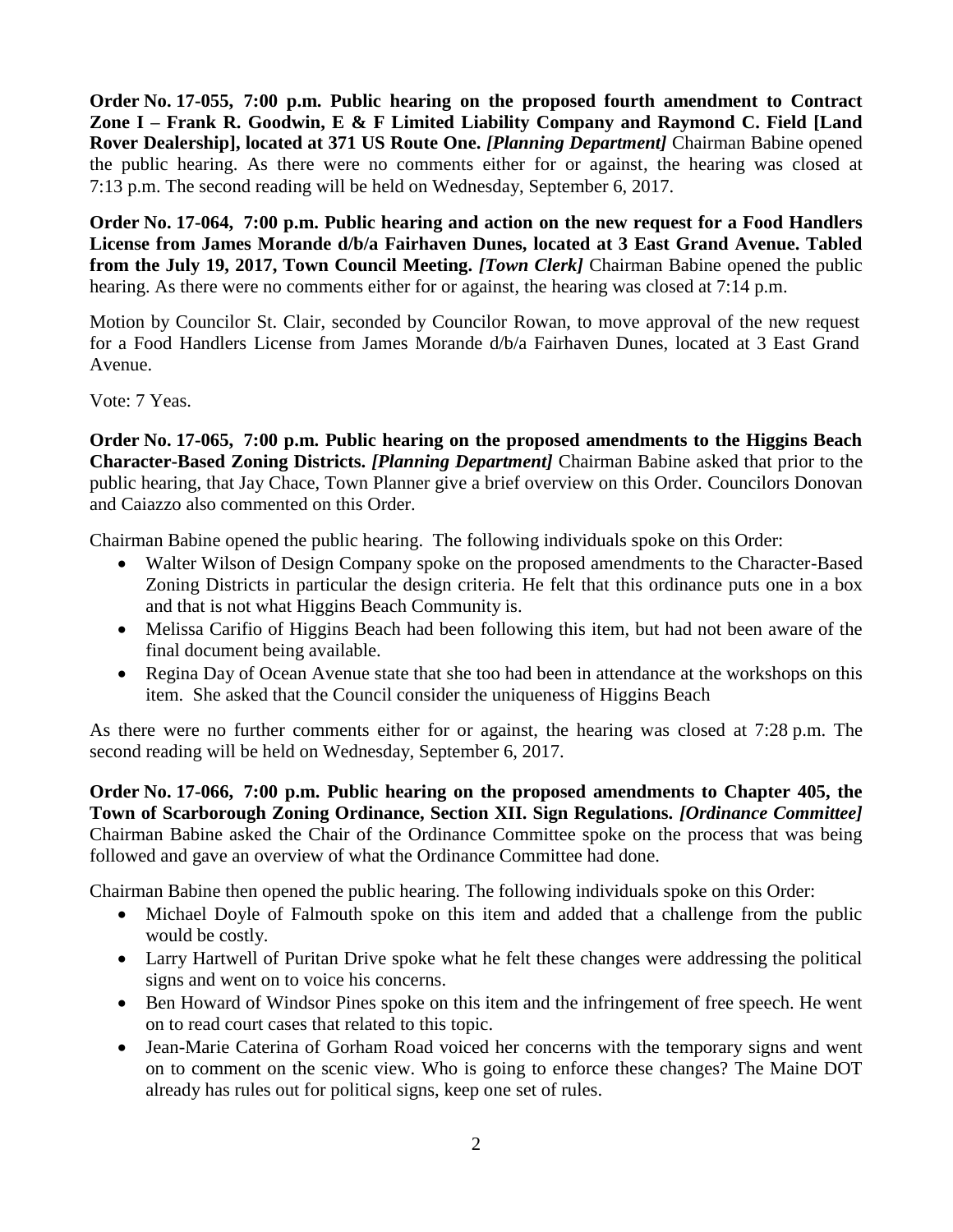• Susan Hamill of Bay Street spoke on the changes and felt that targets the political signs in particular as well as any temporary signs. She felt that timing of these changes were a result of the current budget issue.

As there were no further comments either for or against, the hearing was closed at 7:52 p.m. The second reading will be held on Wednesday, September 6, 2017.

**Order No. 17-067, 7:00 p.m. Public hearing on the proposed amendments to Chapter 601, Town of Scarborough Traffic Ordinance, Section 25-Parking Restrictions.** *[Ordinance Committee]* Thomas J. Hall, Town Manager gave a brief over on this and Councilor Donovan also made Comments. Chairman Babine opened the public hearing. As there were no comments either for or against, the hearing was closed at 7:55 p.m. The second reading will be held on Wednesday, September 6, 2017.

**Order No. 17-068, 7:00 p.m. Public hearing on the proposed amendments to Chapter 604A, Town of Scarborough Horse Beach Permit Ordinance, Section 604A-6. Regulations of Horses on the Beach.** *[Ordinance Committee]* Thomas J. Hall, gave a brief overview on this Order. Chairman Babine opened the public hearing. As there were no comments either for or against, the hearing was closed at 7:56 p.m. The second reading will be held on Wednesday, September 6, 2017.

**Order No. 17-073, 7:00 p.m. Public hearing and action on the new request for a Special Amusement Permit from D.J. Ingersoll, Jr., d/b/a Salty Bay Seafood Take Out and Tavern, located at 66 Jones Creek Drive.** *[Town Clerk]* Chairman Babine stated, at the applicants request this item has been withdrawn and no further action is required.

**Order No. 17-074, 7:00 p.m. Public hearing and action on the new request for a Food Handlers Permit from P & E Fitness, d/b/a Lifestyles Fitness Center, located at 29 Pleasant Hill Road.**  *[Town Clerk]* Chairman Babine opened the public hearing. As there were no comments either for or against, the hearing was closed at 7:56 p.m.

Motion by Councilor Rowan, seconded by Councilor Foley, to move approval of the new request for a Food Handlers Permit from P & E Fitness, d/b/a Lifestyles Fitness Center, located at 29 Pleasant Hill Road.

Vote: 7 Yeas.

# **OLD BUSINESS:**

**Order No. 17-071. Second reading on the FY2018 School Budget.** *[Town Manager]* The following individuals spoke on this Order:

- Larry Hartwell of Puritan Drive spoke on the School Budget and hoped that we could do better next year.
- Elaine Richer of East Grand Avenue spoke on the lack of communication from the School Board. If a no vote prevails those individuals are vilified by some of the public.
- Marjorie DeSanctis of Beech Ridge Road noted that the School Board came in at 2.89% Augusta should be the focus, be mad at your Representatives, they are the ones reducing the funding.
- Wallace Fengler of Holmes Road referenced the Comp Plan and the comment to do more with less. He had read in the paper where there is a new position for a Career Coordinator at the cost of over \$70,000, why couldn't a coach or an existing teacher receive a stipend for this.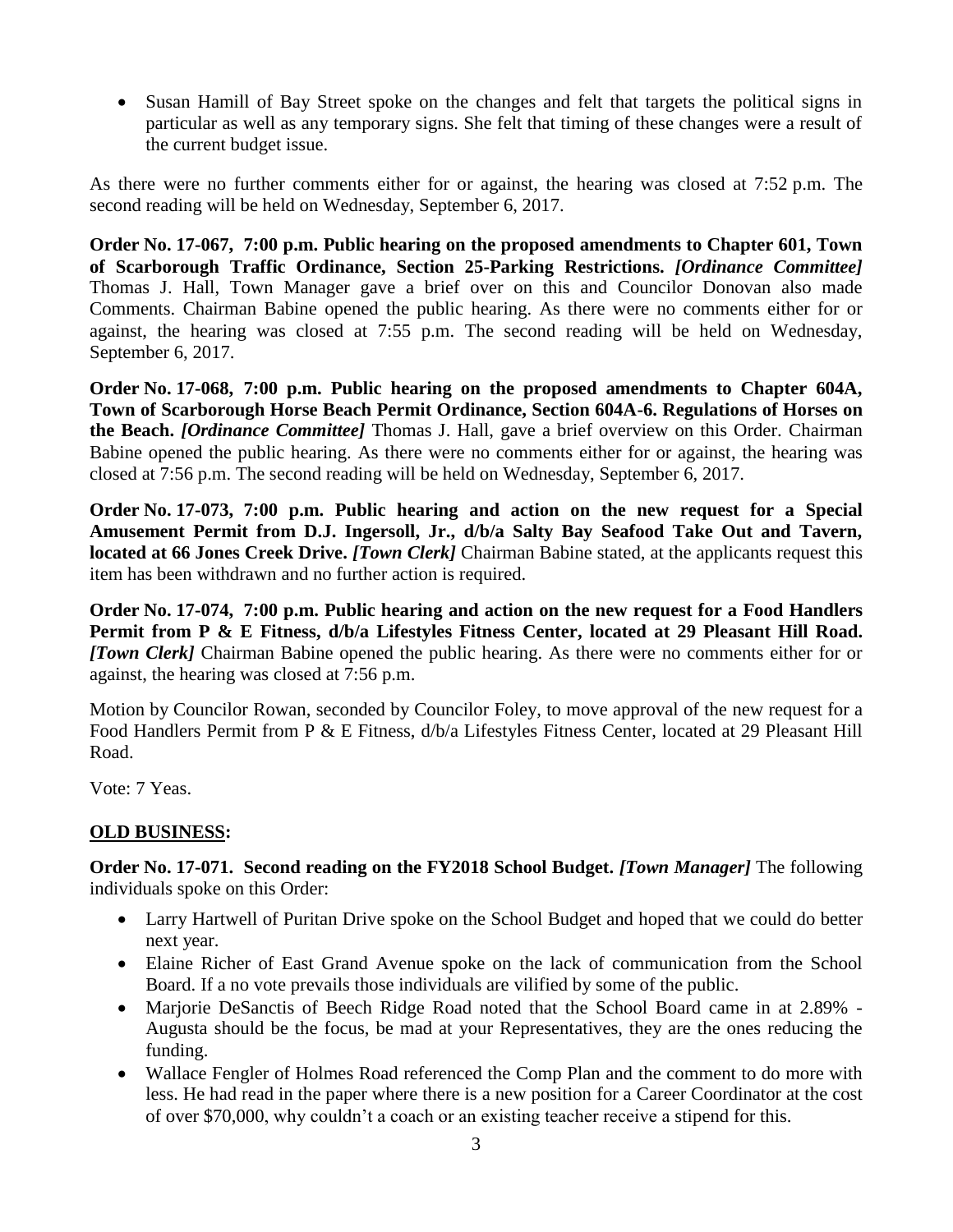- Larry Hartwell of Puritan Drive stated that there was \$2.1 million available to help reduce the budget this year and it will not be there next year. Next year will be a tough budget year.
- Jess Libby of Black Point Road felt frustrated with the process. We need to pass the budget and have no more back and forth.
- Hillory Durgin of Sequoia Lane supported the school budget and supported the Board and felt they had presented a great budget. Please do not reduce any more, adding that she would vote against if there were any further reductions..

Motion by Chairman Babine, seconded by Councilor Caiazzo, to move approval of the second reading on the FY2018 School Budget, as follows:

## **Budget Order No. 17-071 – FY2018 School Budget**

Be it ordered that the Scarborough Town Council moves approval of the second reading on the Fiscal Year 2018 Budget, as follows:

**WHEREAS,** the Scarborough Town Council adopted FY2018 Operational and Capital Budgets for the Town and the School on May 17th, with the passage of Order No. 17-030; and,

**WHEREAS,** pursuant to State law, the School Budget must be validated by the voters and it failed at a Special School Budget Validation Election held on June 13, 2017; and,

**WHEREAS,** the Scarborough Town Council adopted an amended FY2018 Operational and Capital Budgets for the Town and the School on July 5, 2017, with the passage of Order No. 17-063; and,

**WHEREAS,** pursuant to State law, the School Budget must be validated by the voters and it failed at a Special School Budget Validation Election held on July 25, 2017; and,

**WHEREAS,** the Town Council must resubmit an adjusted School Budget to the Voters for validation no less than ten (10) days and no more than forty-five (45) days from July 25, 2017, with the next School Budget Validation Referendum Election date consistent with any approval of Order 17-071; and,

**WHEREAS,** the budget is as follows:the Education Operating Budget in the sum of **\$47,175,168**, resulting in the Town of Scarborough raising the sum of **\$42,254,017** as the local share for the Education Operating Budget; and a Town Operating Budget of **\$32,589,519**, resulting in the local share for the municipal budget, the sum of **\$18,167,935,** resulting in a Total Net Budget of **\$62,724,112**, with a projected property tax rate increase of **2.99%**; and,

**NOW THEREFORE, BE IT ORDERED,** that the Scarborough Town Council moves approval of the amended Fiscal Year 2018 Town and School Budget in first reading; and,

**BE IT FURTHER ORDERED**, that School Budget be reduced by a total of **\$50,000** and therefore the Scarborough Town Council hereby appropriates, for school purposes, the Education Operating Budget, the new sum of **\$47,125,168**, resulting in the Town of Scarborough raising the sum of **\$42,204,017**, as the local share for the Education Operating Budget.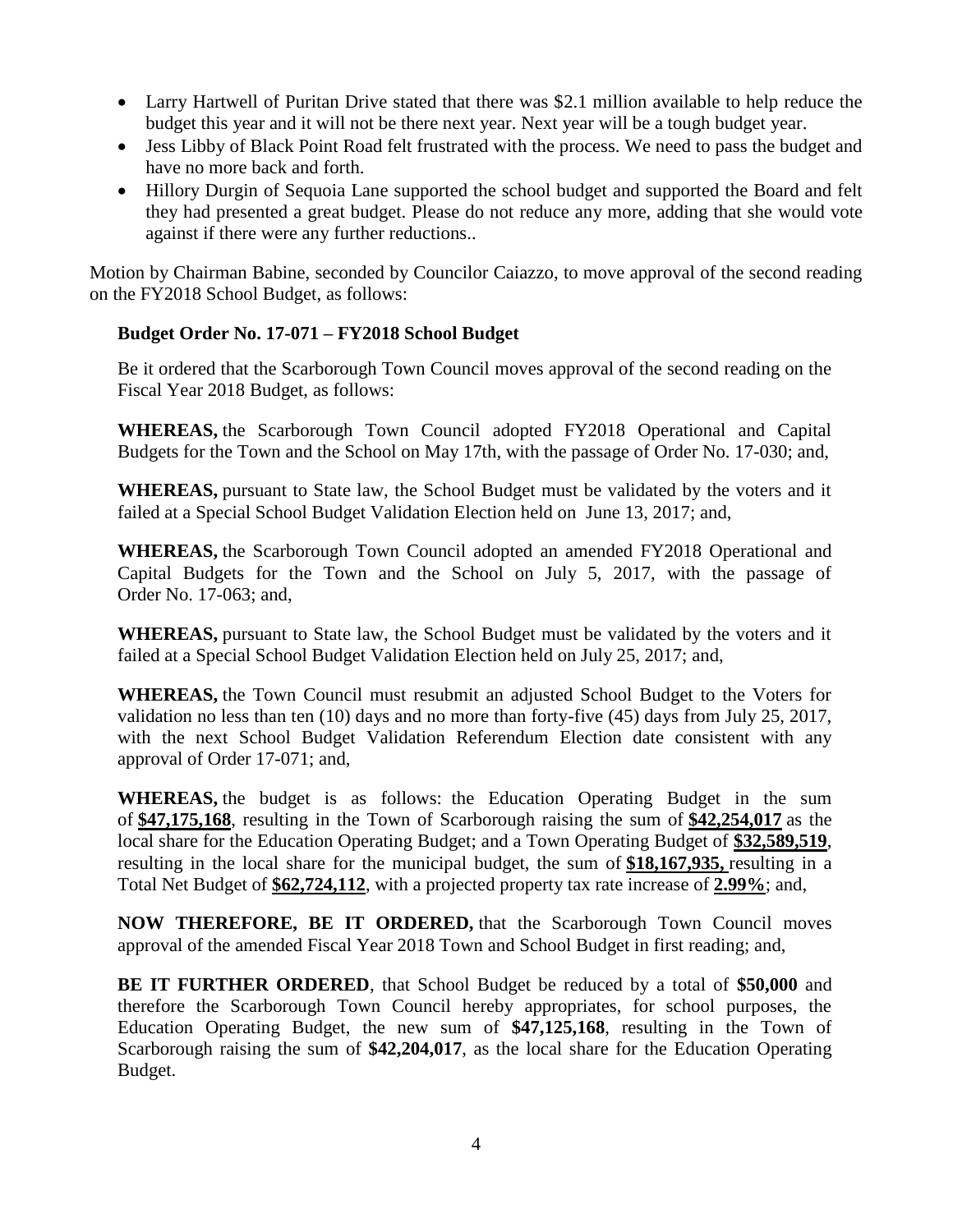**BE IT FURTHER ORDERED**, that the final result of these changes produces a new Total Net Budget of \$62,674,112, resulting in a projected tax rate increase of 2.91%.

Roll Call Vote:

Councilor Caiazzo - Yea Councilor Hayes – Yea Councilor St. Clair - Yea Councilor Foley – Yea Councilor Rowan - Yea Councilor Donovan - Yea Chairman Babine – Yea

Chairman Babine called for a brief recess at 8:34 p.m. The meeting was reconvened at 8:40 p.m.

#### **NEW BUSINESS:**

**Order No. 17-075. First reading and refer to the Planning Board on the proposed Amendment to the second Contract Zoning Agreement between the Town of Scarborough and Robert Tgettis and Lucinda P. Malbon.** *[Planning Department]* Karen Martin, Director of SEDCO, gave a brief overview on this Order.

Motion by Councilor St, Clair, seconded by Councilor Rowan, to move approval of first reading and refer to the Planning Board on the proposed Amendment to the second Contract Zoning Agreement between the Town of Scarborough and Robert Tgettis and Lucinda P. Malbon, to come back for a public hearing upon receipt of the Planning Board recommendations, as follows:

> SECOND AMENDMENT TO EXHIBIT 2 **CONTRACT ZONING AGREEMENT** BETWEEN THE TOWN OF SCARBOROUGH AND ROBERT TGETTIS AND LUCINDA P. MALBON

This Second Amendment to Contract Zoning Agreement (hereins<br>that, this "Amendment") is made as of the XXXX, 20017, by and between the Town of Scarborough, a body corporate and politic, located in the County of Camberland the "Zoning Ordinance").

WHEREAS, Tgettis and Malbon entered into a Contract Zoning Agreement with the Town dates WHEREANS, Typeths and Malbott enterted linia a Contract Zoning Agreement with the Tewn dates<br>at of the 6<sup>th</sup> day of January 1997, subsequently amended by an amondment dated September 19, 2007,<br>(hereinafter, this "Agreement

WHEREAS, Tgettis and Malbon wish to expand their existing skin and nail care business on the Property to inc. de hair care; and,

WHEREAS, Tgettis and Malbon have requested that the Town approve this Amendment to the Agreement; to allow hair care as an approved service.

NOW THEREFORE, in consideration of the mutual promises made by each party to the other, the parties coverant and saree as follows:

- 1. Section 2 is amended to insert hair care as an allowable use, to read as follows: "Tgettis and Malbon are authorized to operate a skin, hair and nail care business at the Property...
- 2. Section 2(b) is amended to read as follows: "The uses allowed on the Property shall be sión, hair and nail care, and those uses otherwise allowable in the Rural Residence and **Farming District®**
- 3. Section 2(h)(i) is attended to read as follows: "Any increase in the square footage of the area utilized for the skin, hair and nail care business, and"
- 4. Section 2(h)(i) is amended to read as follows: "As used in this Contract Zoning Amendment, the term skin, hair and nail care includes:'
- 5. Section 2(h)(i)(i) is amended to insert "hair care" as an allowable use, and will read as follows: "(i) manicure and pedicure treatments, meaning applying the handa or mechanical or electrical apparatus with or without cosmetic preparations, locations, creams or antisepties to out, trim, shape polish, color, or trim or apply artificial nails to the nails of any person or to massage, cleanse or beautify the hands or feet of any person, including application of nail art; (ii) skin treatments, meaning beautifying, massaging, cleansing, stimulating, toning, or manipulating or exercising the skin of the human body consumption control properties at the care of the skin, including the skin of the state of cosmittic properties, a trainsity and spin and device electrical or otherwise, for the care of the skin, including facial treatmen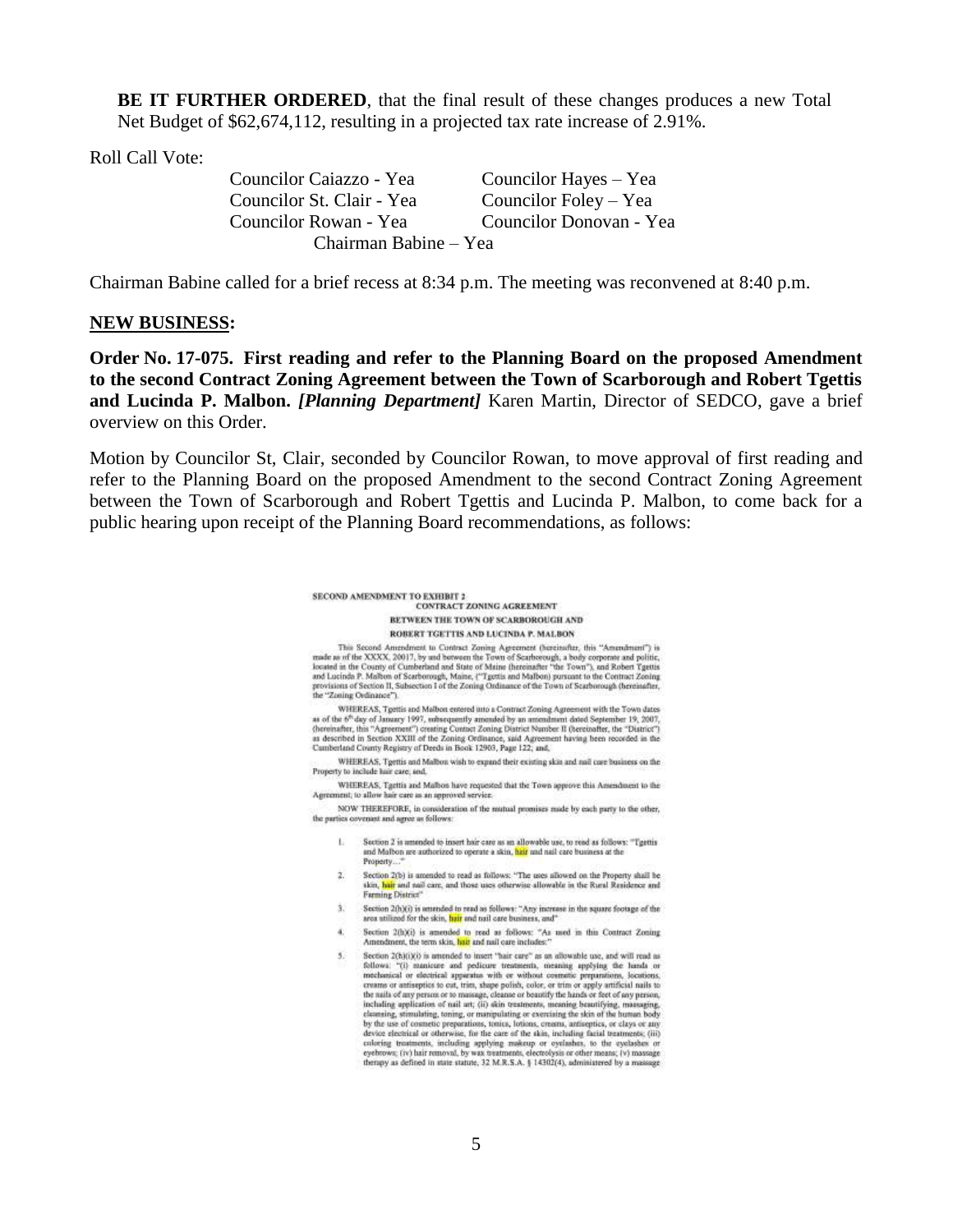therapist certified under the state statute and licensed under the Town of Scarborough Massage Establishment Ordinance; and, (vi) hair care (vii) any other procedures, techniques or advancements for accomplishing the treatments above which may in the future become generally accepted and recognized in the fields of skin, hair and nail care."

- 6. Section 2(h)(i)(i) is further amended to delete the following sentence: "The term "skin and nail care" does not include arranging, dressing, curling, waving, cleansing, cutting, trimming, singeing, bleaching or similarly treating human hair wigs, wiglets or hairpieces
- 7. The sole intent of this amendment is to allow hair care as an acceptable use. Except as specifically amended herein, all terms and conditions of the original Contract Zoning Agreement, as amended, shall remain in full force and effect.
- Tgettis and Malbon shall record this Amendment in the Cumberland County Registry of  $8.$ Deeds within thirty (30) days after its approval by the Scarborough Town Council.

IN WITNESS WHEREOF, the parties hereto have executed this Amendment as of the date first set forth above.

WITNESS:

TOWN OF SCARBOROUGH: /s/ Thomas Hall, its Town Manage

**STATE OF MAINE** 

COUNTY OF CUMBERLAND, ss.

Vote: 7 Yeas.

**Order No. 17-076. Act on the request, pursuant to Title 23 MRSA §3025 and to the requirements of Section 4 of Scarborough Street Acceptance Ordinance to accept the right-ofway on Honan Road associated with the Carrier Woods Development, as depicted in Planning Board approval documents dated, July 17, 2017 and to authorize the Town Manager to sign any necessary document.** *[Town Engineer]* Angela Blanchard, Town Engineer, gave a brief overview on this Order.

Motion by Councilor St. Clair, seconded by Councilor Hayes, to move approval on the request, pursuant to Title 23 MRSA §3025 and to the requirements of Section 4 of Scarborough Street Acceptance Ordinance to accept the right-of-way on Honan Road associated with the Carrier Woods Development, as depicted in Planning Board approval documents dated, July 17, 2017 and to authorize the Town Manager to sign any necessary document.

Vote: 7 Yeas.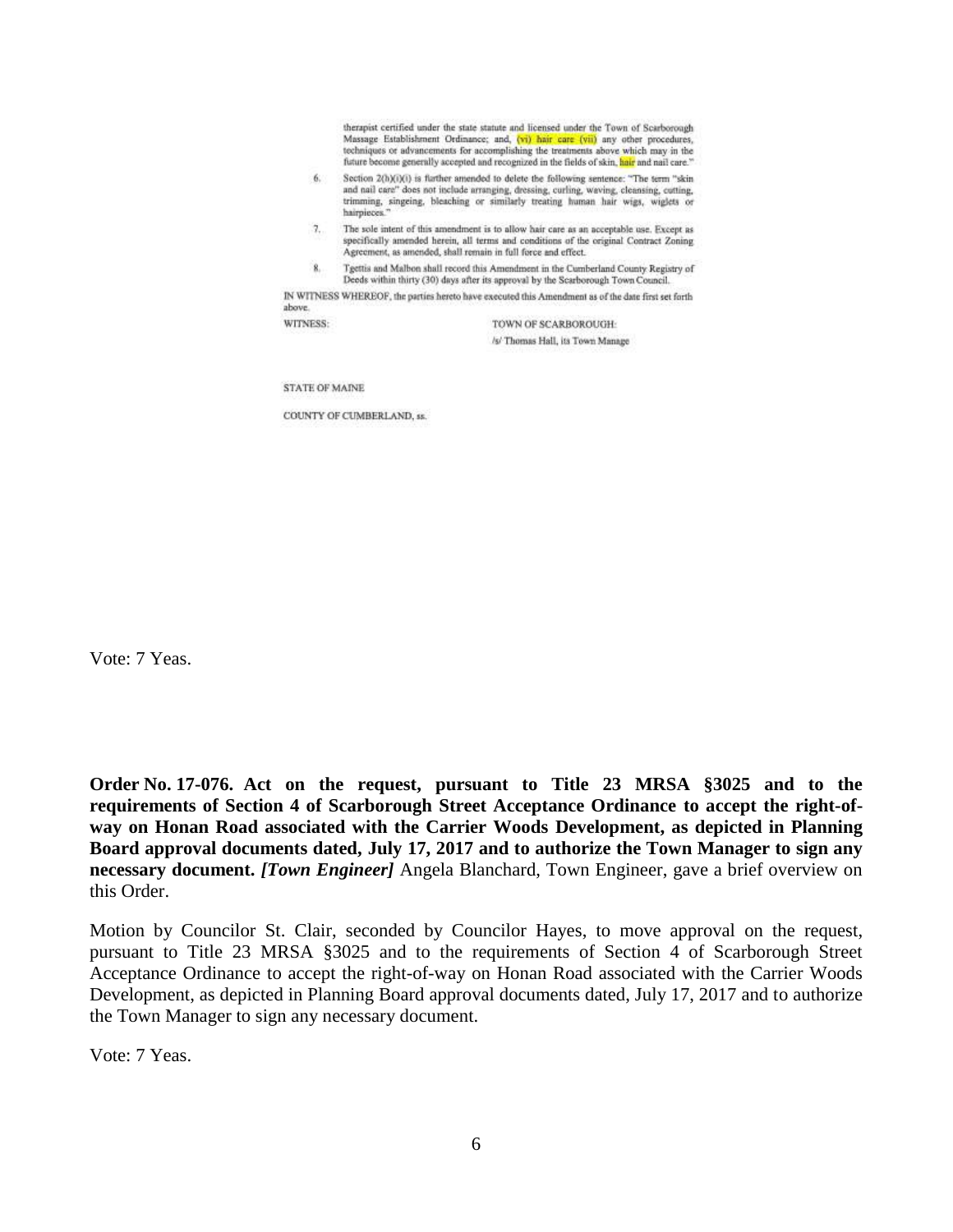**Order No. 17-077. Act on the request to authorize the Town Manager to enter into a Service Agreement with the Town of Kennebunk for vehicle maintenance and to sign any and all documents.** *[Town Manager]* Thomas J. Hall, Town Manager, gave a brief overview on this Order.

Motion by Councilor St, Clair, seconded by Councilor Caiazzo, to move approval on the request to authorize the Town Manager to enter into a Service Agreement with the Town of Kennebunk for vehicle maintenance and to sign any and all documents.

Vote: 7 Yeas.

**Order No. 17-078. Act to submit the referendum question to construct and equip a new Public Safety Building to the November 7, 2017, Election.** *[Town Manager]* Thomas J. Hall, Town Manager, gave a brief overview on this Order. Fire Chief Thurlow and Police Chief Moulton responded to questions from the Town Council.

Motion by Councilor St. Clair, seconded by Councilor Hayes, to move approval on the request to submit the referendum question to construct and equip a new Public Safety Building to the November 7, 2017.

Motion y Councilor Rowan, seconded by Councilor Foley, to move approval to table Order No. 17-078 to the September 6, 2017, Town Council meeting.

Vote to table: 6 Yeas. 1 Nay [Councilor St. Clair].

**Order No. 17-079. Act regarding tax commitment if third School Budget Validation Vote fails.**  *[Town Manager]* Thomas J. Hall, Town Manager, gave a brief overview on this Order.

Motion by Councilor Caiazzo, seconded by Councilor Hayes, to move approval on the request regarding tax commitment if third School Budget Validation Vote fails, as follows:

## **Order Regarding Tax Commitment if Third School Budget Validation Vote Fails**

WHEREAS, the Town of Scarborough has failed to pass a school budget validation vote two times during the summer of 2017; and,

WHEREAS, in the event that the planned third school budget validation vote on September 5, 2017 fails, the Town will not be able to fulfill its financial obligations because of the delay in committing property taxes which in turn delays property tax collections; and,

WHEREAS, the Town has the authority pursuant to Title 20-A M.R.S.A. § 1487 to find that property taxes must be committed based on a school budget that has not been approved by the budget validation process; and,

WHEREAS, the Town Council finds that if the third school budget validation vote fails, the Town shall use such authority pursuant to Title 20-A M.R.S.A. § 1487; and,

## NOW THEREFORE, THE TOWN COUNCIL ORDERS:

1. If the School Budget Validation Vote planned for September 5, 2017 fails, then the Town Assessor is authorized to commit the property taxes on the basis of the latest budget approved by this Council and submitted to the voters.

2. In such circumstance, the commitment must be undertaken in this fashion in order to be timely.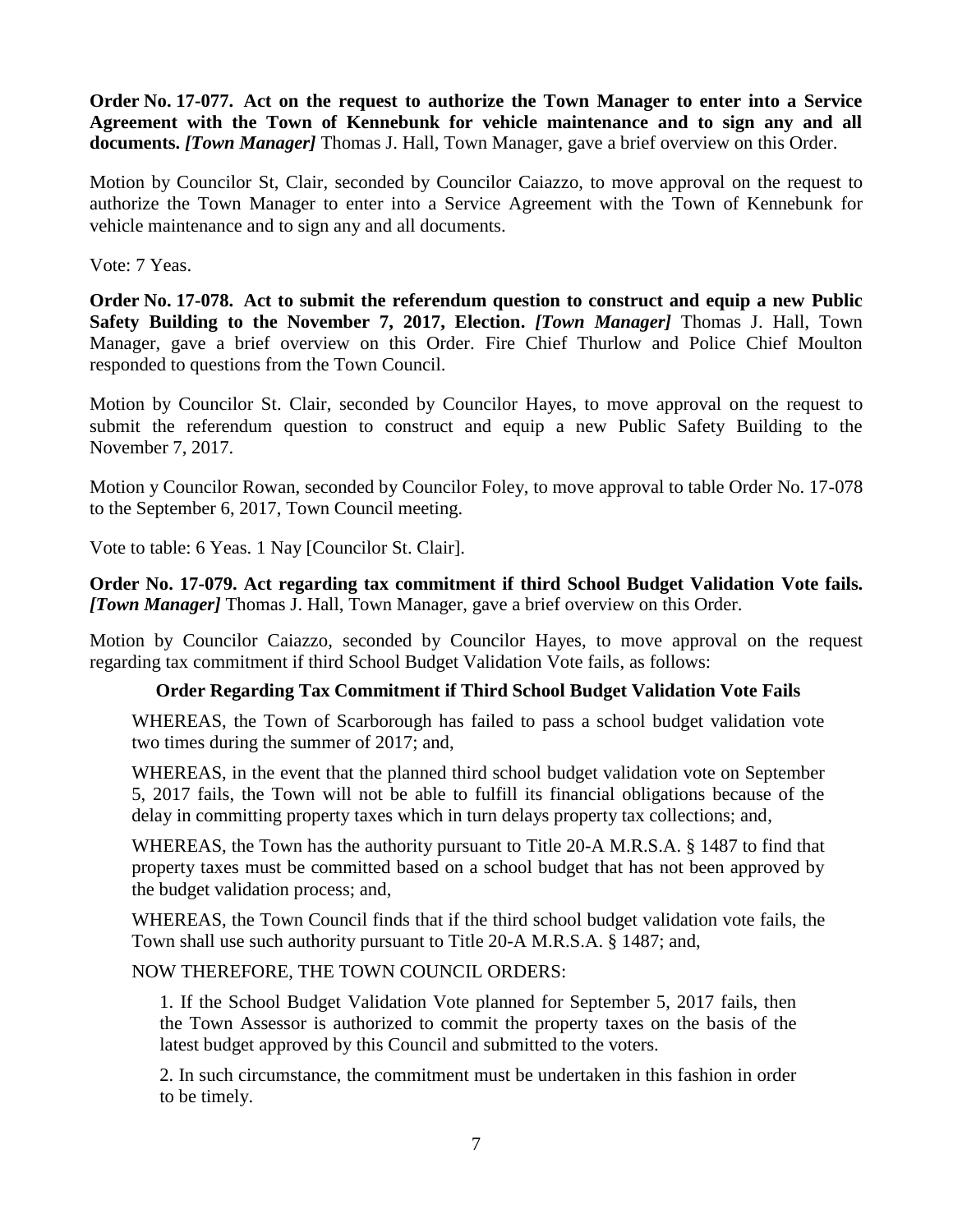3. In such circumstance, any finally approved school budget will serve as the spending authorization limit for the fiscal year and any additional amount that was raised in property taxes beyond the approved budget would go to the fund balance and be available to reduce the tax levy for the following year.

Vote: 7 Yeas.

**Order No. 17-080. Act to create an Ad-hoc Budget Advisory Committee.** *[Councilor Foley]*Councilor Foley gave a brief overview on this Order. The following individuals spoke:

- Larry Hartwell of Puritan Drive felt that the concept of this type of Committee was good and felt the Council should give it a try.
- Sara Mullen of Gunstock Road asked what an ad-hoc committee is and how it would work in conjunction with the budget process. Chairman Babine went on to give an explanation and that a positive action this evening would form the committee. Ms. Mullen then felt that more time is needed.
- Susan Hamill of Bay Street was pleased to see this on the agenda and felt that the committee would have an impact on the budget process.
- Ben Howard of Windsor Pines also felt it was a great idea to form this committee.
- Hillory Durgin of Sequoia Lane asked who picked the 4 other members and other questions, but would wait until Council discussion before asking them.

Motion by Councilor Foley, seconded by Councilor Hayes, to move approval to create an Ad-Hoc Budget Advisory Committee.

Motion by Councilor Foley, seconded by Councilor Donovan, to move approval to table Order No. 17-080 and schedule at workshop to discuss this item further.

Councilors Foley and Donovan withdrew their motion to table.

After further comments and discussion the following motion was made.

Motion by Chairman Babine, seconded by Councilor Donovan, to move approval to table Order No. 17-080, to the September 20, 2017, Town Council Meeting.

Vote to Table: 7 Yeas.

**Order No. 17-081. Act to approve the Town Manager's recommendations for the Implementation of metered parking fees.** *[Town Manager]* Thomas J. Hall, Town Manager, gave a brief overview on this Order. The following individual spoke on this Order:

 Jane Wagner of Spurwink Road spoke against the proposed charge. She had concerns with the police officers that are also on the beach and the amount of money the town pays out. She urged the Town Council to really think about this before they take action.

Motion by Councilor Donovan, seconded by Councilor Caiazzo, to move approval to approve the Town Manager's recommendations for the Implementation of metered parking fees.

Motion by Councilor St. Clair, seconded by Councilor Foley, to move approval to amend the main motion to modify the Town Manager's recommendations for metered parking fees to require payment only between the hours of 9:00 a.m. to 5:00 p.m.